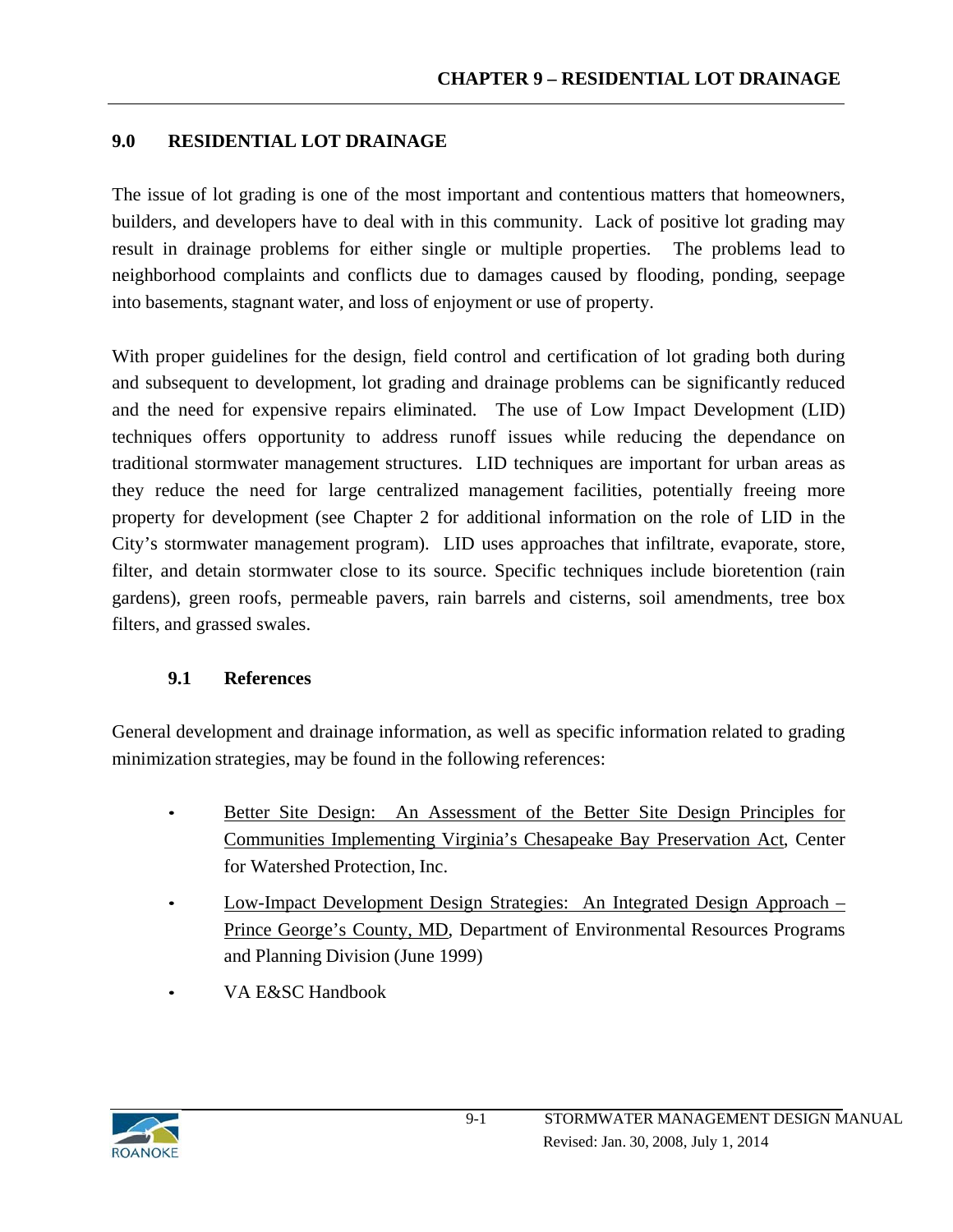## **9.2 General Lot Grading**

Lot grading for all residential development projects shall meet the following provisions:

- Minimum desirable slope is 2%.
- The minimum acceptable slope is 1% for paved surfaces and 2% for vegetated surfaces.
- The potential for erosion shall be minimized by grading lots to avoid concentrated storm flows flowing down banks and slopes, unless provisions have been made to convey concentrated storm flows down banks and slopes in a manner that is nonerosive.
- Grading for the perimeter area within 10 feet of a proposed inhabited structure shall slope away from the structure at a minimum slope of 5% in accordance with the Uniform Statewide Building Code.

# **9.3 Design Guidelines by Neighborhood Character/Density**

Lot layout and site design, including stormwater management and drainage patterns, should be consistent with the character of the surrounding neighborhood. Neighborhood character for residential development across the City can be broken into two broad categories following the Comprehensive Plan; downtown and traditional (typically high density) and suburban (typically low density).

Note: From a stormwater management perspective, how runoff is managed and conveyed will be largely a function of neighborhood density and lot layout rather than the age of structures and architectural elements thereof.

# **9.3.1 Downtown and Traditional (High Density) Neighborhoods**

Downtown and traditional neighborhoods are characterized by small to medium sized lots with consistent building setbacks, an interconnected street grid and narrow tree lined streets. Houses are typically located on narrow lots closely spaced with one another  $(10 - 30$  feet typical) with small side yards and/or driveways between structures and situated close to the street with curb, and sidewalk. Lot sizes typically range from less than 5,000 to as much as 10,000 square feet. Small apartments, townhouses and other multifamily structures may be interspersed through such

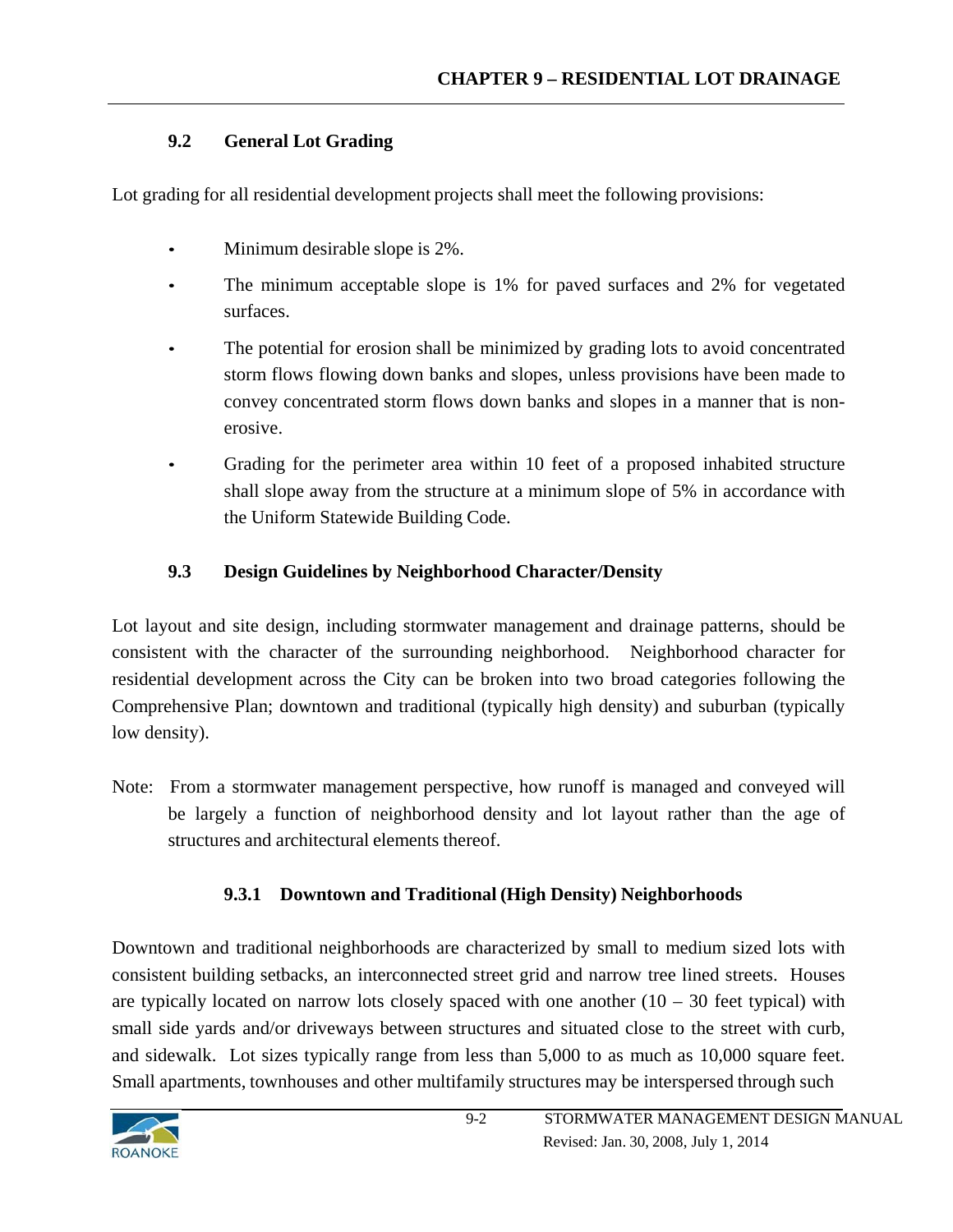neighborhoods. Typical zoning designations for such neighborhoods are R-3, R-5, RM-1 or RM-2.

Many new developments may also be described in this manner with the adoption of the City's revised subdivision ordinance which encourages traditional styles of development and the City's comprehensive plan that encourages the development of housing clusters, dense development with a mixture of housing types.

Key site design elements to be considered when working in these areas include the following:

- Consistent front yard appearance
	- o Maintain consistent grade on level lots or consistent grading pattern on sloped streets.
	- o Provide sheet flow across front yards (acts as vegetated filter strip and avoids concentrated flows).
	- o Significant runoff should not be directed between closely spaced structures although shallow concentrated flow through sideyards or along driveways is permissible provided that erosion control is considered in the site design and the flow is adequately conveyed to the street gutter or directly to a storm drain system.
	- o No drainage channels should be located in a front yard, or in a side yard that is readily visible from the street.
	- o Rain gardens may be appropriate in a front yard or visible side yard if designed to appear as part of the landscape, and maintains a consistent appearance with the surrounding neighborhood.
- Accommodate stormwater management practices in rear yards or dedicated areas of open space.
	- o Runoff from the rear of properties may be directed to a shallow vegetated swale or an alley designed to convey runoff from multiple lots.
	- o Stormwater management facilities (basins) should be located in areas that are not readily visible from a street and shall meet the minimum setback requirements for a structure in the applicable zoning district.
	- o Innovative stormwater management practices such as rain gardens, bioretention basins and shallow vegetated swales may be appropriate for location in the rear yards or side yard areas that are not readily visible from the street.

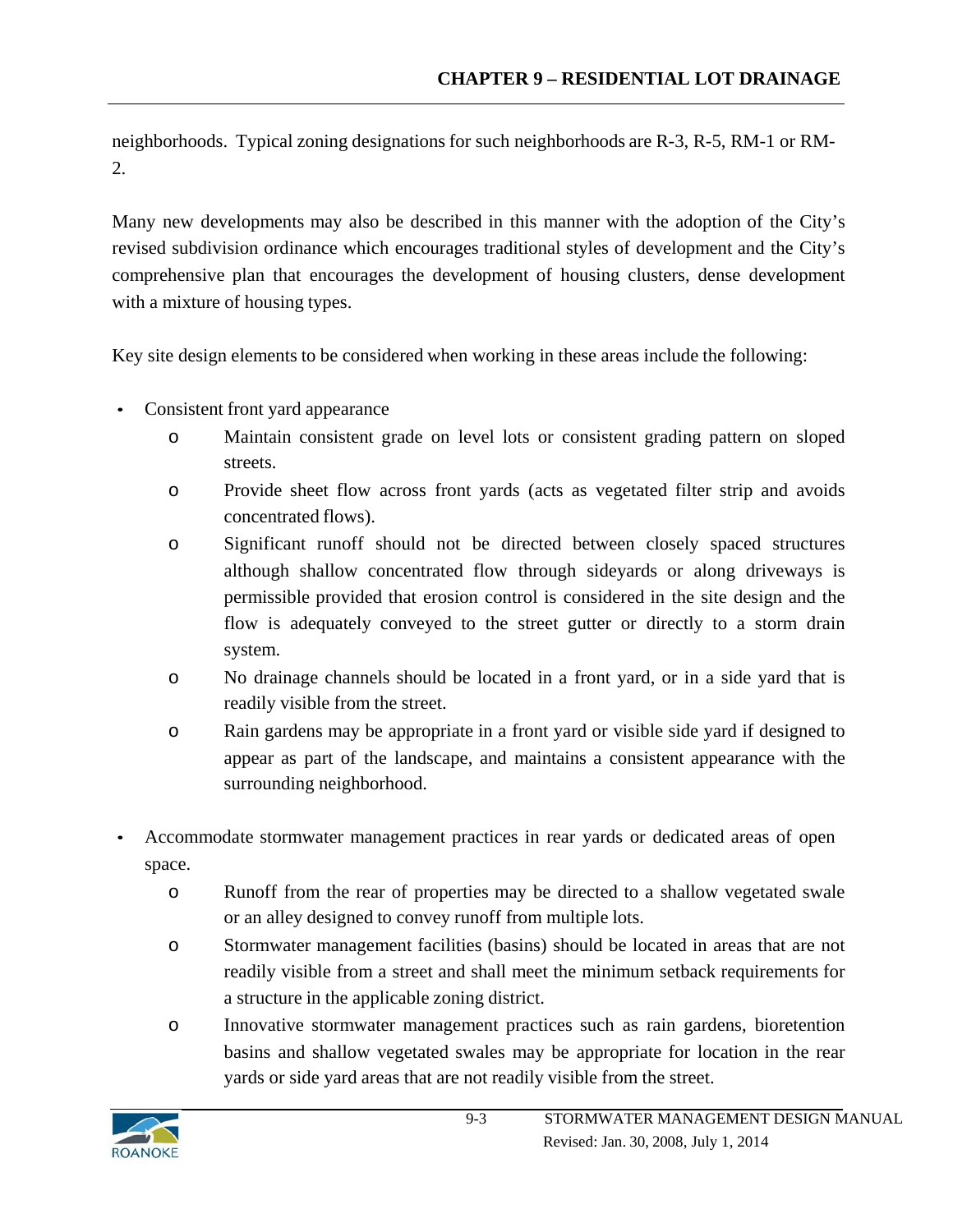- Other general considerations as practicable.
	- o Use pervious paver systems in lieu of concrete slabs (patios, driveways, parking areas) and asphalt.
	- o Direct roof drains to open yard areas or dry wells to minimize direct discharge into storm drain systems.
	- o Maximize runoff as sheet flow across yards (vegetated strips) prior to collection in a storm drain systems.

### **9.3.2 Suburban (Low Density) Neighborhoods**

Suburban (low density) neighborhoods are characterized by larger lot sizes (typically 7,000 sf or greater) a variety of housing styles, deep front setbacks, wide curvilinear streets and prominent driveways and garages with transportation access based largely on the automobile. In addition to the deep front backs, the houses in suburban neighborhoods are typically spaced further apart on the street with wide side yards. Many suburban streets so not have curb gutter and sidewalk (although now required for new subdivisions) with drainage provided by ditches along the shoulder of the streets. Zoning designations for these areas are typically R-7, R-12 and RA although denser zoning designations may also show these characteristics.

Key site design elements to be considered when working in areas with large lots and spacing between structures include the following:

- Aesthetic front yard appearance
	- o Maintain consistent grading pattern across individual lots and along streets to minimize unnecessary concentrations of flow.
	- o Provide sheet flow across front yards (acts as vegetated filter strip and avoids concentrated flows) with limited concentrated flow as needed based on lot size.
	- o Significant runoff should not be directed between closely spaced structures although shallow channels (swales) may be appropriate (based on easement requirements of Chapter 4) if designed with side slope to blend with the overall site grading. The site design will need to accommodate means to convey flow from such a channel passing through a side yard directly to the storm drainage system as flows will likely be excessive for discharge to a street gutter. As with traditional neighborhoods, shallow concentrated flow through sideyards or along driveways is permissible provided that erosion control is considered in the site

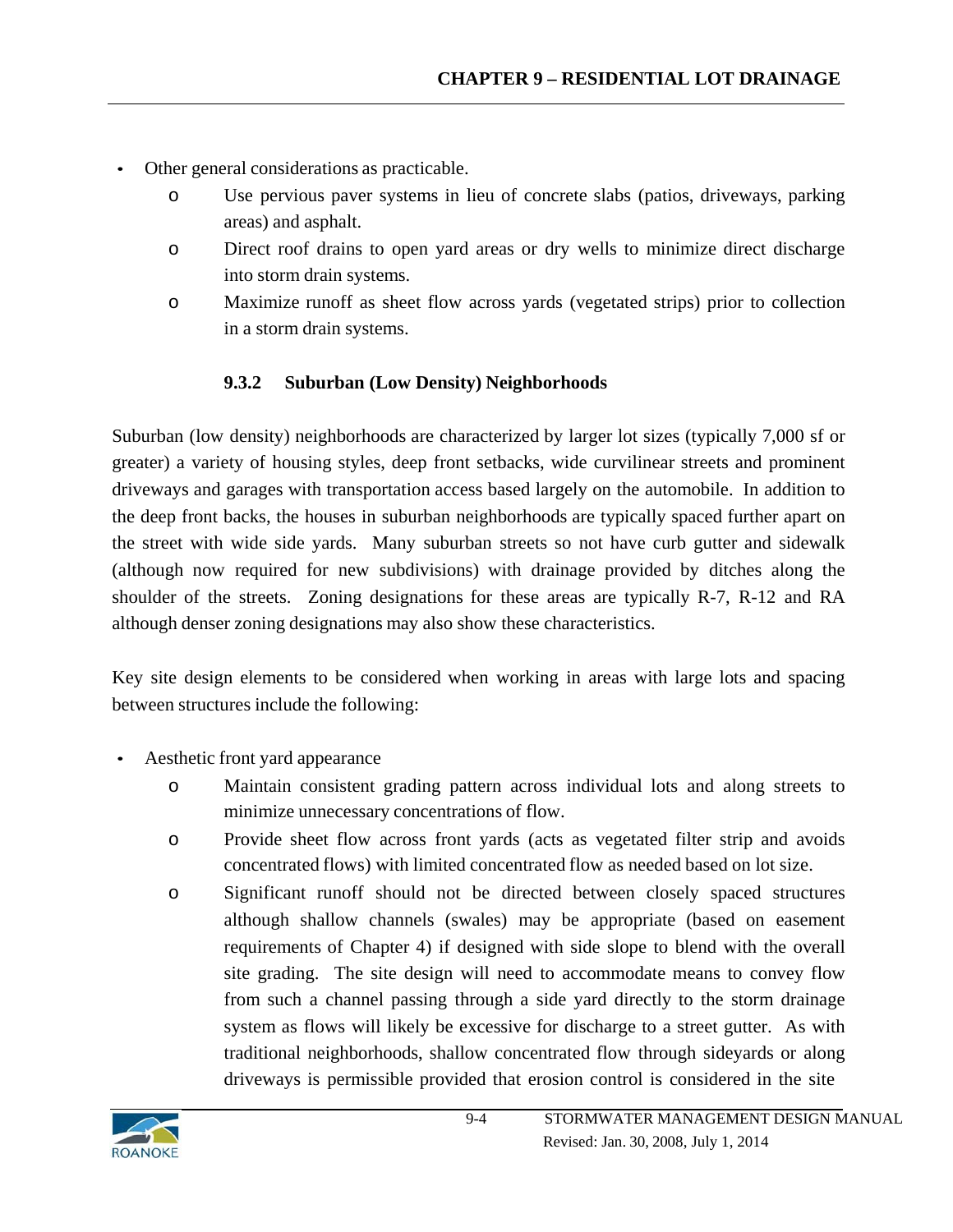design and the flow is adequately conveyed to the street gutter or directly to a storm drain system.

- o Shallow drainage channels may be acceptable in front yards or visible side yards on large lots if they are graded and landscaped to appear as natural topographic features.
- o Bioretention ponds or rain gardens and vegetated swales are appropriate in a front yard or visible side yard if designed to appear as part of the natural landscape.
- Accommodate stormwater management practices in rear yards or dedicated areas of open space.
	- o Runoff from the rear of properties may be directed to shallow vegetated swale or an alley designed to convey runoff from multiple lots.
	- o Stormwater management facilities (basins) should be located in areas that are not readily visible from a street and shall meet the minimum setback requirements for a structure in the applicable zoning district.
	- o Innovative stormwater management practices such as rain gardens, bioretention basins and shallow vegetated swales are appropriate for location in the rear yards or side yard areas that are not readily visible from the street. These structures are encouraged as their use may reduce the required size of stormwater management facilities leaving more land for actual development.
- Other general considerations as practicable.
	- o Use pervious paver systems in lieu of concrete slabs (patios, driveways, parking areas) and asphalt.
	- o Direct roof drains to open yard areas or dry wells to minimize direct discharge into storm drain systems.
	- o Maximize runoff as sheet flow across yards (vegetated strips) prior to collection in a storm drain systems.

### **9.4 Flood Protection**

The following considerations must be made to account for flood protection:

Lot grading, house siting, and house elevation shall provide for protection of the house against flooding from storms exceeding the capacity of the normal design storm for which the storm drainage system is sized. Consideration of this factor will also provide protection against occasional blockage of pipes.

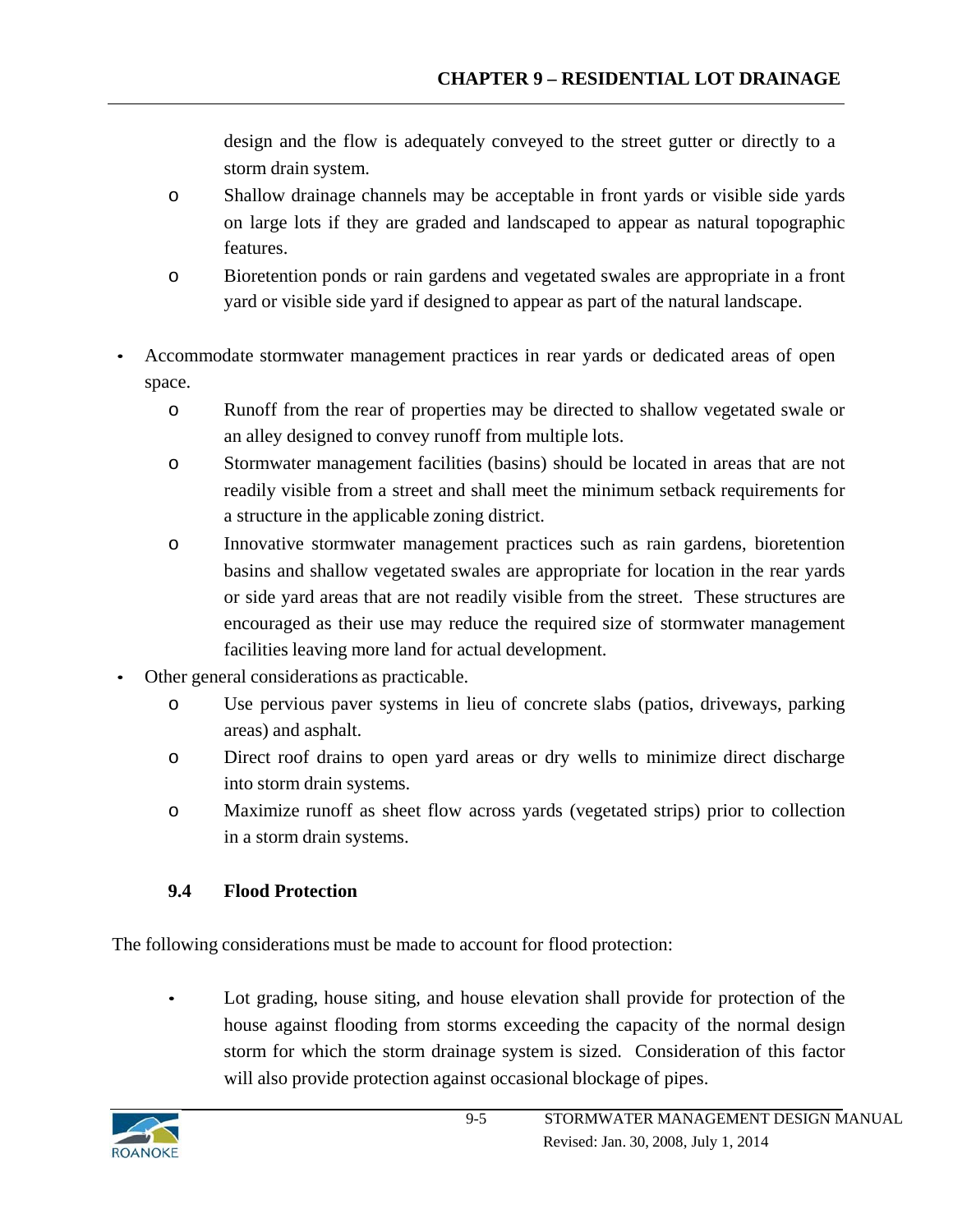- Houses shall be sited outside of areas of depressed grade, where overland flow from the depressed area could only take place when ponded water reaches an elevation higher than that of the first floor elevation of the house. Provision for an inlet in the depression is required, but not sufficient by itself, since it can be blocked or its capacity exceeded by a storm exceeding the design storm.
- Houses sited in natural drainage ways shall be discouraged. Where fill in the drainage way is required in order to site the house, grading shall address on-site and off-site stormwater. The lot shall be graded in such a manner as to protect the proposed structure from flooding.
- Storm drainage systems in relationship to the 100 year flood shall be considered. Paths of overland flow should, in conjunction with the pipe system, provide for discharge of similar flows through internal areas of a development without flooding of homes. Where overlot grading and house locations do not appear to meet this requirement, hydraulic calculations shall be submitted which demonstrate the adequacy of the proposed plan to dispose of the 100 year flood.

### **9.5 Construction Plan Requirements**

The Final Subdivision Site Plans and Comprehensive Development Plans are required to show grading and site layout as defined in Appendix B of Chapter 31.1, Subdivisions of the Code of the City of Roanoke (1979), as amended and Chapter 36.2, Zoning of the Code of the City of Roanoke (1979), as amended, respectively. These requirements include the following:

- Existing and proposed contours at two-foot intervals.
- Outline of proposed buildings, streets and related features.

Chapter 3 of this Manual provides supporting requirements for identification of drainage pathways and stormwater management facilities for the Stormwater Management Plan that will accompany a Comprehensive Development Plan.

Construction Plans for residential developments subject to the requirements of Chapter 11.4, Stormwater Management of the Code of the City of Roanoke (1979), as amended shall conform to the following requirements: